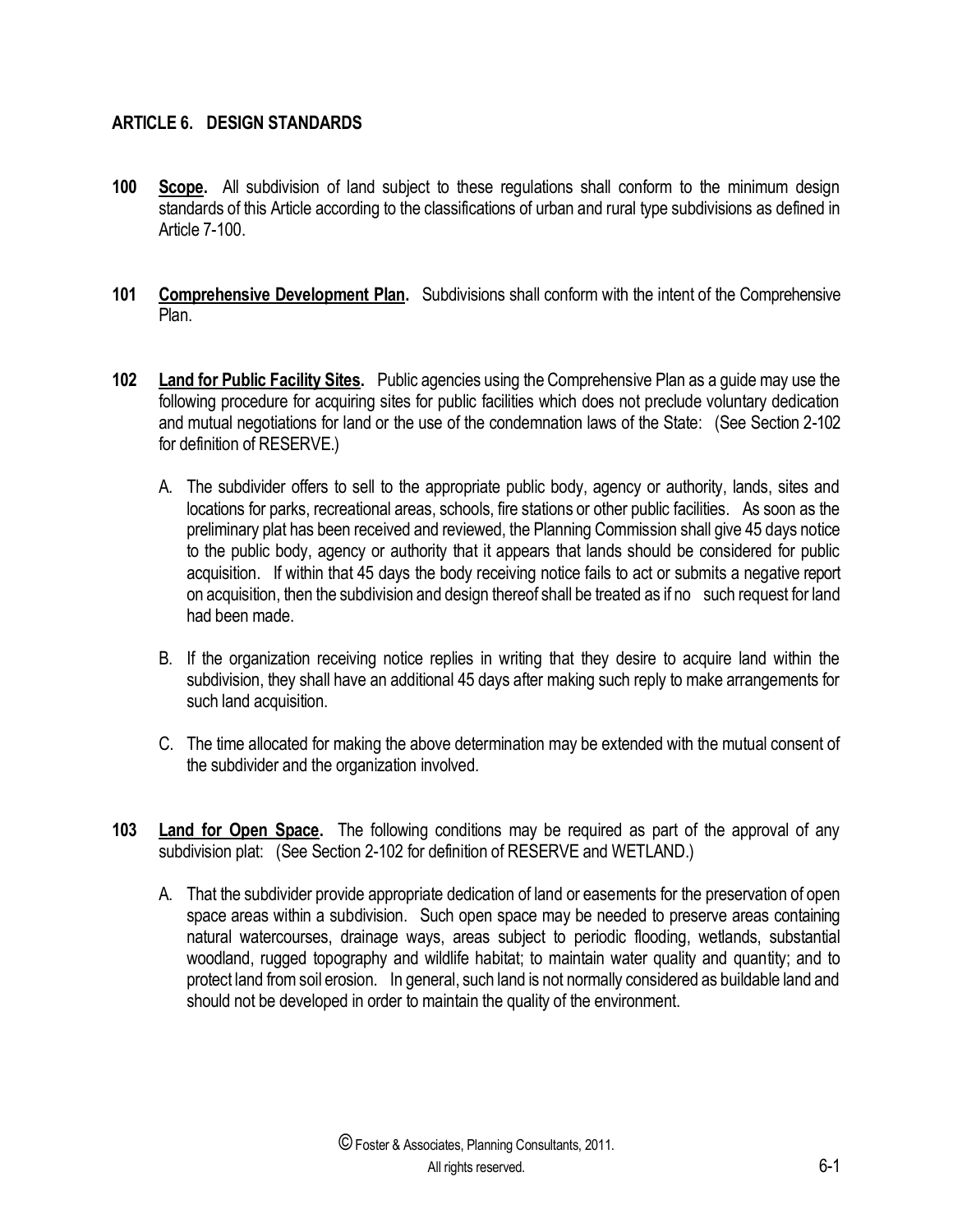#### **104 Land Subject to Flooding.**

- A. Whenever a subdivision of land including platting for manufactured home parks and other developments on one-lot plats is located on flood prone land identified on a Flood Insurance Rate Map(s) (F.I.R.M.) prepared by the Federal Emergency Management Agency, the following requirements shall apply: (See City Zoning Regulations for floodplain regulations in the City. (See Section 5-101 O for minimum pad elevations.)
	- 1. Show on the preliminary and final plats the boundary lines and elevations for both floodway, if any, and base flood elevation; and
	- 2. Assure that (a) all such subdivisions are consistent with the need to minimize flood damage, (b) all public utilities and facilities, such as sewer, water, gas and electrical systems are located, elevated and constructed to minimize or eliminate flood damage, and (c) adequate drainage is provided so as to reduce exposure to flood hazards.
- **105 Land Subject to Excessive Erosion by Wind or Water.** On land subject to excessive soil movement by the forces of wind and/or water and that may cause environmental health hazards, necessary preventive measures shall be a part of the subdivision plat. Conservation standards applicable to subdivisions shall be adhered to which are used by the Coffey County Conservation District.
- **106 Access.** All lots located in any subdivision must contain at least 40 feet of frontage in the City and 30 feet in the unincorporated area for driveways directly connected to an opened public street and not across the land of others. Flag lots are not permitted, unless warranted by an unusual shape of the land or the ownership of property. (See Section 2-102 for definition of FLAG LOT.)

# **107 Streets-Layout and Design.**

- A. The arrangement, character, extent, width, grade and location of all streets shall conform to the intent of the Comprehensive Plan, and shall be considered in their relation to existing and planned streets, to reasonable circulation of traffic within the subdivision and adjoining lands; to topographical conditions; to the run-off of storm water; to public convenience and safety; and in their appropriate relations to the proposed uses of the land to be served by such streets.
- B. Where such is not shown on a Comprehensive Plan, the arrangement of streets in a subdivision shall either:
	- 1. Provide for the continuation or appropriate projection of existing streets in surrounding areas; or
	- 2. Conform to a plan for the neighborhood approved or adopted by the Planning Commission to meet a particular situation where topographic or other conditions make continuance or conformance to existing streets impracticable.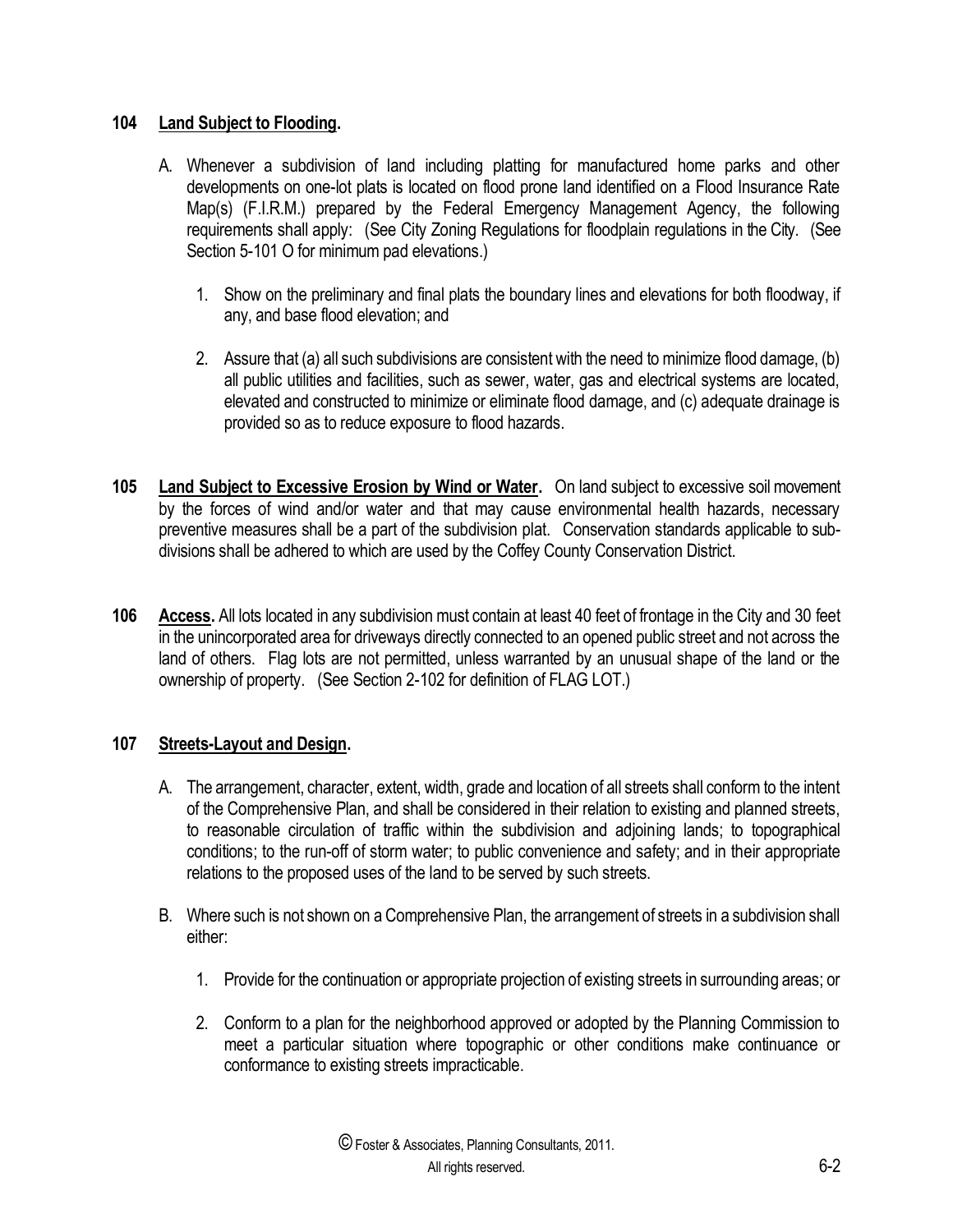- C. Local streets shall be laid out so that their use by through traffic will be discouraged.
- D. If a subdivision abuts or contains an existing or proposed limited access highway, arterial street or railroad right of way, the Planning Commission may require marginal access streets, reverse frontage lots with access control provisions along the rear property line and screening, deep lots with rear service alleys or such other design as may be necessary for adequate protection of residential properties and to afford separation of through and local traffic.
- E. Reserve strips controlling access of streets shall be prohibited except where their control is placed with the applicable Governing Body under acceptable conditions.
- F. Street right of way requirements for other than arterials shall be determined by the total aggregate needs for the functional components for the particular system being considered. The total aggregates shall be in increments of even feet, even numbers only. The components involved shall be as follows depending upon the urban or rural type of characteristics of the street needed based on land use, traffic and density:
	- 1. Moving or traffic lanes may be variable from nine to 12 feet depending on function, e.g., low density residential, cul-de-sac residential, collector, industrial, etc., and on design speed of the roadway. A moving lane may utilize a portion of the surface of certain types of curb construction.
	- 2. Parking lanes for on-street storage of vehicles shall be at least eight feet in width. For computation purposes, up to two feet for curb or shoulder may be included as part of the parking lane.
	- 3. A curb and gutter shall be considered to require two feet irrespective of construction type.
	- 4. Shoulders for rural type roadways shall be not less than three feet in width.
	- 5. Parking strips for streets shall be at least 14 1/2 feet in width from the back of curb to the right of way line. This area shall be used for the installation of utilities, street signs, street lights, traffic control devices, fire hydrants, sidewalks, driveways, street furniture, street trees from an approved City list and to provide a transition area in grades, if necessary, between the roadway and the property adjacent to the right of way. Ditches and border strips for rural type roads shall be variable in width based on drainage, utility installations and other needs.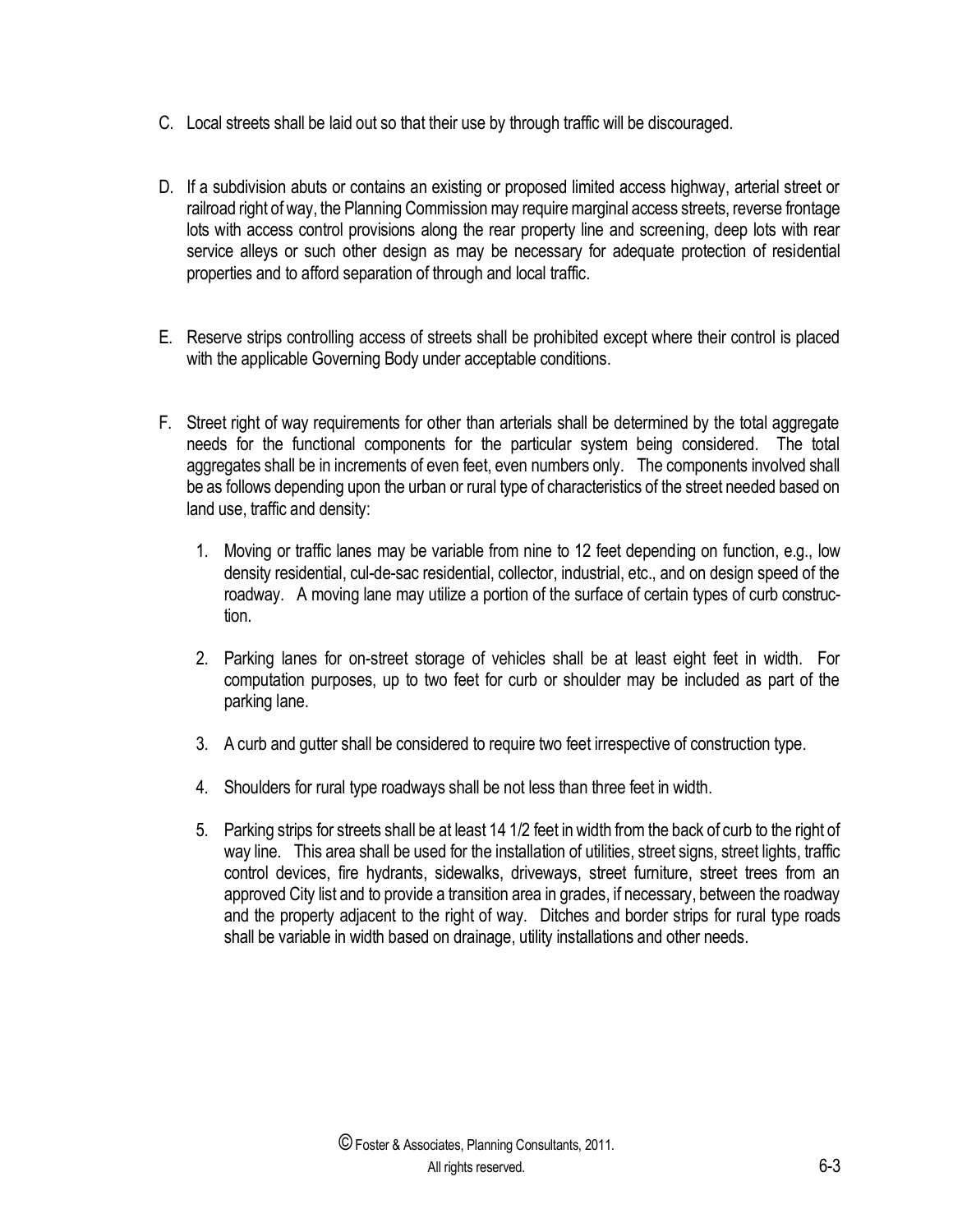6. Based on the above general criteria, street rights of way and roadways shall be calculated from the following guidelines:

|    | <b>URBAN AREA</b>                                                                                                                                                | R-O-W for<br><b>Street</b><br>In feet* | Roadway<br>Width<br>In feet |
|----|------------------------------------------------------------------------------------------------------------------------------------------------------------------|----------------------------------------|-----------------------------|
| a. | Collector including Commercial,<br>Industrial or Multiple-Family Areas.                                                                                          | 70-80                                  | 36-40**                     |
| b. | Local Residential including<br>Cul-de-sacs and Single and<br>Two-Family Areas.                                                                                   | 80                                     | 28-30**                     |
| C. | <b>Local Marginal Access Street</b><br>(two moving lanes with no<br>parking on one side plus a<br>parking strip between curb<br>and the main road right of way). | 50                                     | 26**                        |
| d. | Alleys for Residential, if<br>necessary, and Commercial<br>Areas.                                                                                                | 20                                     | 20                          |
|    | ** Face of curb to face of curb.<br><b>RURAL AREA</b>                                                                                                            |                                        |                             |
| a. | Collector including Industrial<br>or Commercial Areas (Two moving<br>lanes, shoulders, ditches and<br>borders.)                                                  | 80                                     | 24-40***                    |
| b. | Local Residential (Two moving<br>lanes, shoulders, ditches and<br>borders.)                                                                                      | 60                                     | $30***$                     |

**\*\*\*** Includes three-foot shoulder on each side.

──────<del>──────</del>

──────<del>──────</del>

These widths may be modified by the Planning Commission on a showing that special conditions exist such as drainage and utility requirements, safe and efficient traffic and pedestrian movement, intersection design, etc. In applying these standards, workable street systems must be established. When a pattern of widths based on function for a given area has been established, the pattern shall be followed until another system can be established or ties into a collector or arterial system. Access control and acceleration and deceleration lanes may be required to properly handle traffic flow and to protect the carrying capacity of the street.

**<sup>\*</sup> Note:** For arterial standards, see Sections 6-107 G and H.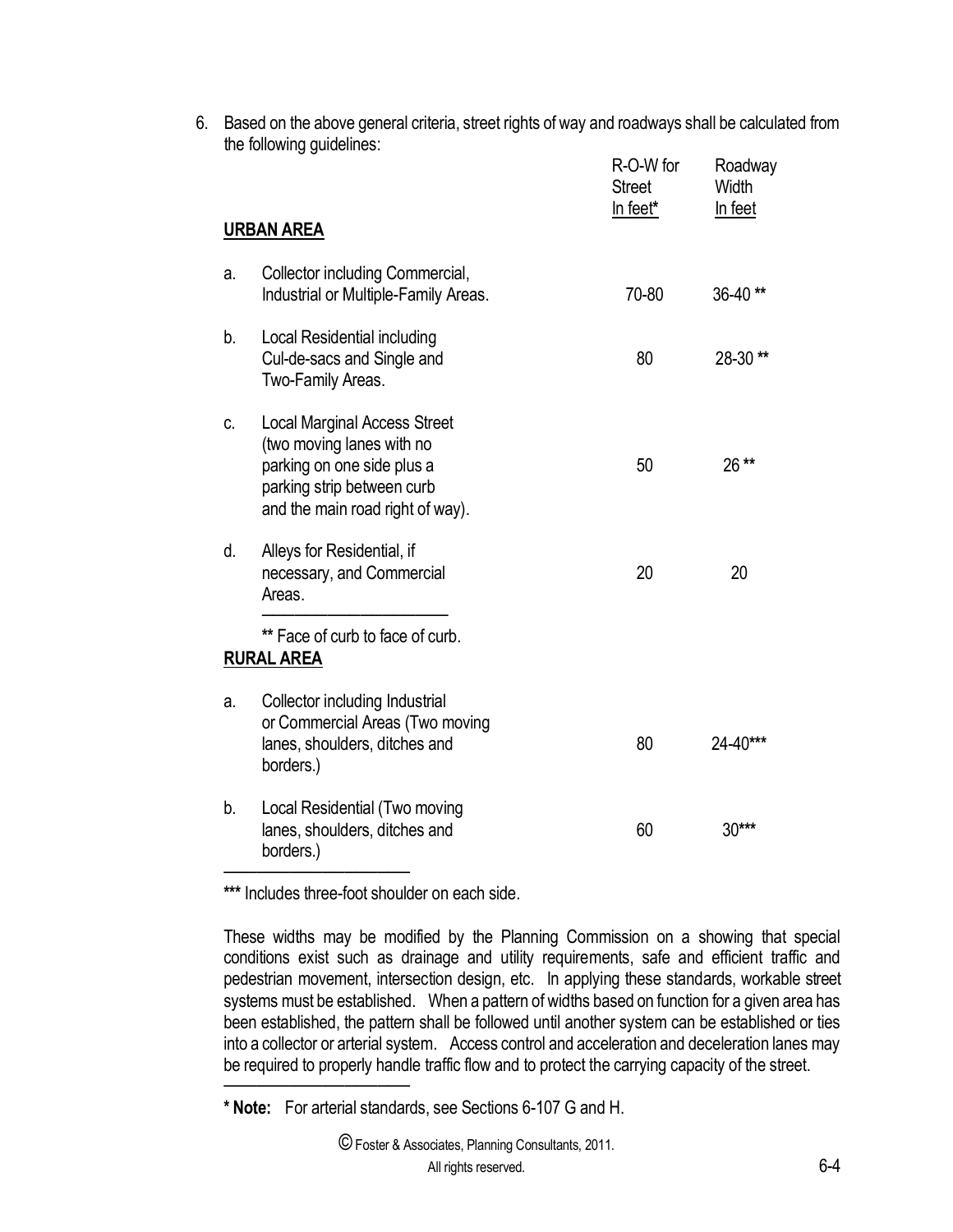- G. Arterial right of way widths shall be as shown in the Comprehensive Plan and where not shown thereon shall be between 80-100 feet with 120 feet needed for special storm water drainage purposes. Arterial roadway widths may vary from 24 to 48 feet.
- H. For streets and roadways on the Functional Classification System of the County, prevailing design standards shall apply.
- I. Wherever possible, there shall be an inside tangent at least 100 feet in length introduced between reverse curves on arterial and collector streets.
- J. Streets shall be laid out so as to provide for horizontal sight distances on all curves depending upon design speed. These distances shall be:

| <b>Arterial Streets:</b> | 500 feet |
|--------------------------|----------|
| Collector Streets:       | 300 feet |
| Local Streets:           | 200 feet |

The sight distance shall be measured within street rights of way from a height of four and one-half feet above the proposed pavement surface in the right-hand lane of the roadway.

- K. Streets shall be laid out so as to intersect as nearly as possible at right angles, and no street shall intersect any other street at less than 80 degrees.
- L. Street jogs are to be avoided on arterial and collector streets. On local streets, center line offsets of less than 150 feet should be avoided.
- M. Roadway grades, wherever feasible, shall not exceed the following with due allowance for reasonable vertical curves:

| <b>Percent Grade</b> |  |
|----------------------|--|
|                      |  |
| 3%                   |  |
| 4%                   |  |
| 5%                   |  |
| 5%                   |  |
|                      |  |

N. No roadway grade shall be less than 0.4 of one percent, unless approved by the applicable engineer. Greater percentages of grade may be required where necessary to provide adequate drainage.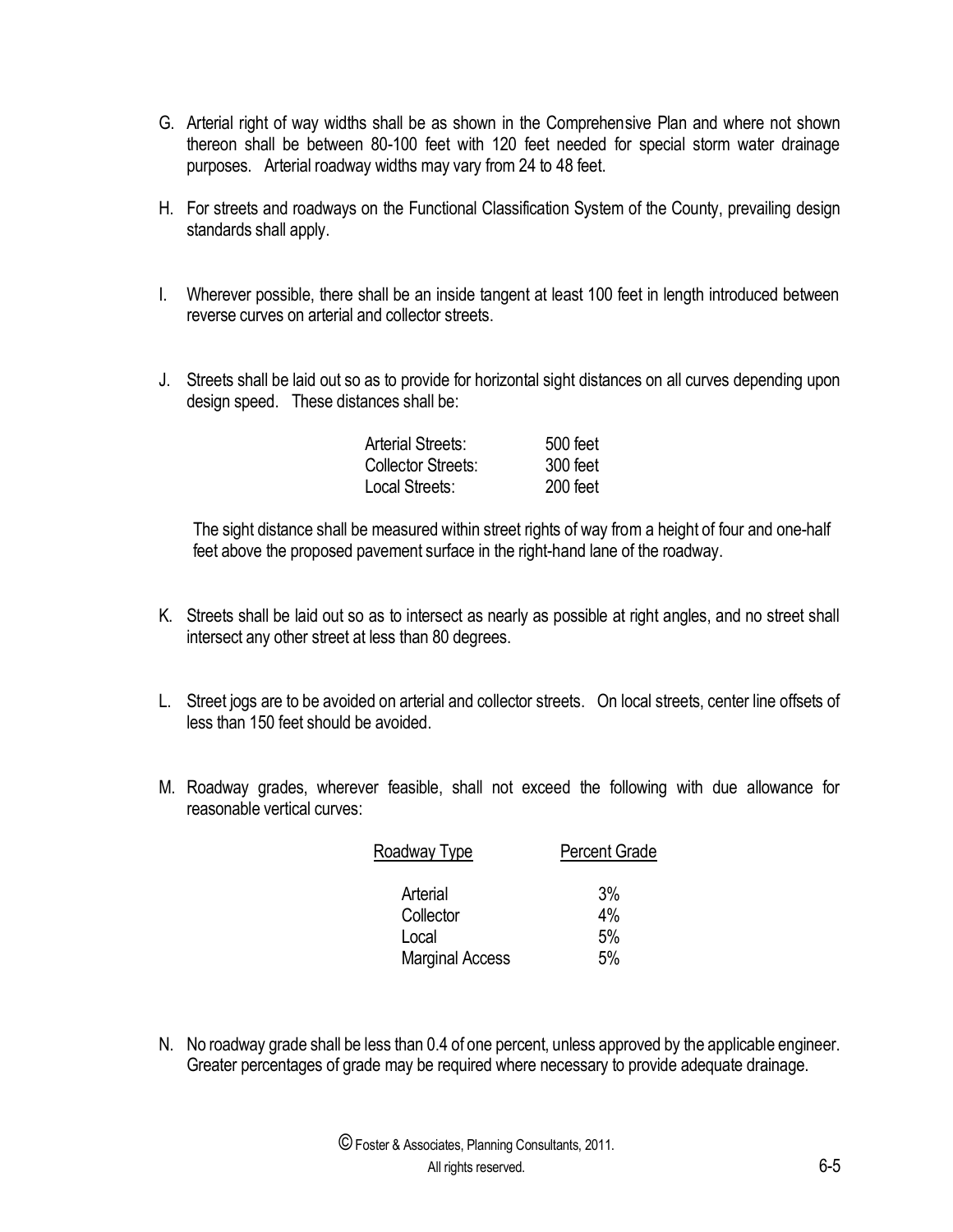O. Roadway pavement at intersections shall be rounded by the following minimum radii:

| Type of Roadway                                      | Intersection Width                    | Minimum<br>Curb Radii |
|------------------------------------------------------|---------------------------------------|-----------------------|
| <b>Local Residential</b><br><b>Local Residential</b> | <b>Local Residential</b><br>Collector | 20 feet<br>30 feet    |
| <b>Local Residential</b><br>Commercial/Industrial    | Arterial<br>Commercial/Industrial     | 50 feet               |
| <b>Collector or Arterial</b>                         | <b>Collector or Arterial</b>          | 60 feet               |

- P. Half-streets shall be avoided, except for arterial streets and collector streets where applicable, or where they are essential to the reasonable development of the subdivision in conformity with the other requirements of these regulations; or, when the Planning Commission finds that it will be practicable to require the dedication of the other half of the street when the adjoining property is subdivided. Whenever a half-street, or portion thereof, exists and is adjacent to a tract to be subdivided, the other half of the street shall be platted within such tract. No construction of the roadway shall occur until the full right of way is provided.
- Q. The length of cul-de-sacs and the dimensions of the turnaround shall be determined as follows:
	- 1. Cul-de-sacs in single-family areas should not generally be longer than seven times the average lot width or 500 feet, whichever is less. In multiple-family residential areas, such streets shall not exceed 300 feet.
	- 2. In urban type subdivisions, they shall have a turn diameter of at least 70 feet and a street property line diameter of at least 100 feet, or shall have a turnaround area such as hammerheads, etc., as providing service equal to the foregoing requirement when an alternative design is warranted by the particular design features of the subdivision.
	- 3. For rural type subdivisions, a minimum street property line diameter of 120 feet or more may be required for fire protection and other equipment.
- R. Subdividers are encouraged to consider projects designed to maximize solar access when not in conflict with existing contours or drainage. When the long axis of individual structures is parallel to the street, streets should be oriented as nearly as possible in an east/west direction. If the long axis of structures is perpendicular to the street, north/south street orientation is preferable for solar access purposes.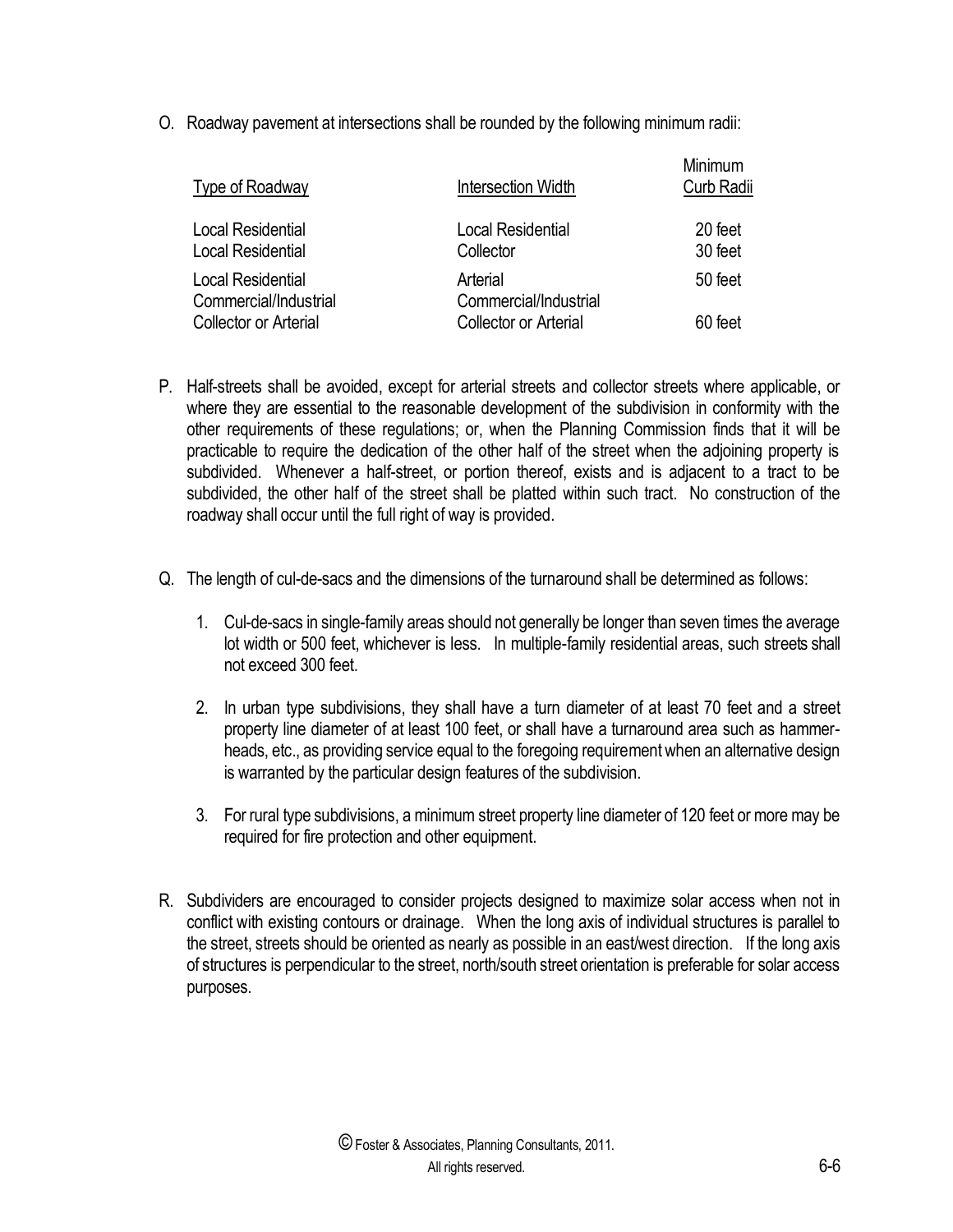## **108 Alleys.**

- A. Alleys shall be provided in commercial and industrial areas, except that the Planning Commission may waive this requirement where other definite and assured provision is made for service access, such as off-street loading, unloading and parking spaces consistent and adequate for the uses proposed. Alleys in residential districts are to be discouraged.
- B. When provided, the minimum right of way of an alley shall be 20 feet.
- C. Alley intersections and sharp changes in alignment shall be avoided, but where necessary, a turning radius shall be provided to permit safe vehicular movement.
- D. Dead-end alleys shall be avoided where possible, but if unavoidable, such alleys shall be provided with adequate turnaround facilities at the dead end.

# **109 Blocks and Pedestrian Ways.**

- A. The lengths, widths and shapes of blocks shall be determined with due regard to:
	- 1. Provision of adequate building sites suitable for the special needs of the type of use contemplated.
	- 2. Zoning requirements as to lot sizes and dimensions, off-street parking and loading, etc.
	- 3. Need for convenient access, circulation, control and safety of street traffic.
	- 4. Limitations and opportunities of topography.
- B. A block should not exceed 1,320 feet in length, unless the previous layout or topographic conditions justify a modification. In general, blocks shall not be less than 400 feet unless necessary because of existing street patterns.
- C. All blocks shall be so designed so as to provide two tiers of lots, unless a different arrangement is required in order to comply with or be permitted by other sections of these regulations.
- D. Blocks may be irregular in shape, provided they are harmonious with the overall pattern of blocks in the proposed subdivision.
- E. In extra long blocks, a public pedestrian way may be required to provide access to public or private facilities such as schools or parks. (See Section 2-102 for definition of PEDESTRIAN WAY [CROSSWALK].)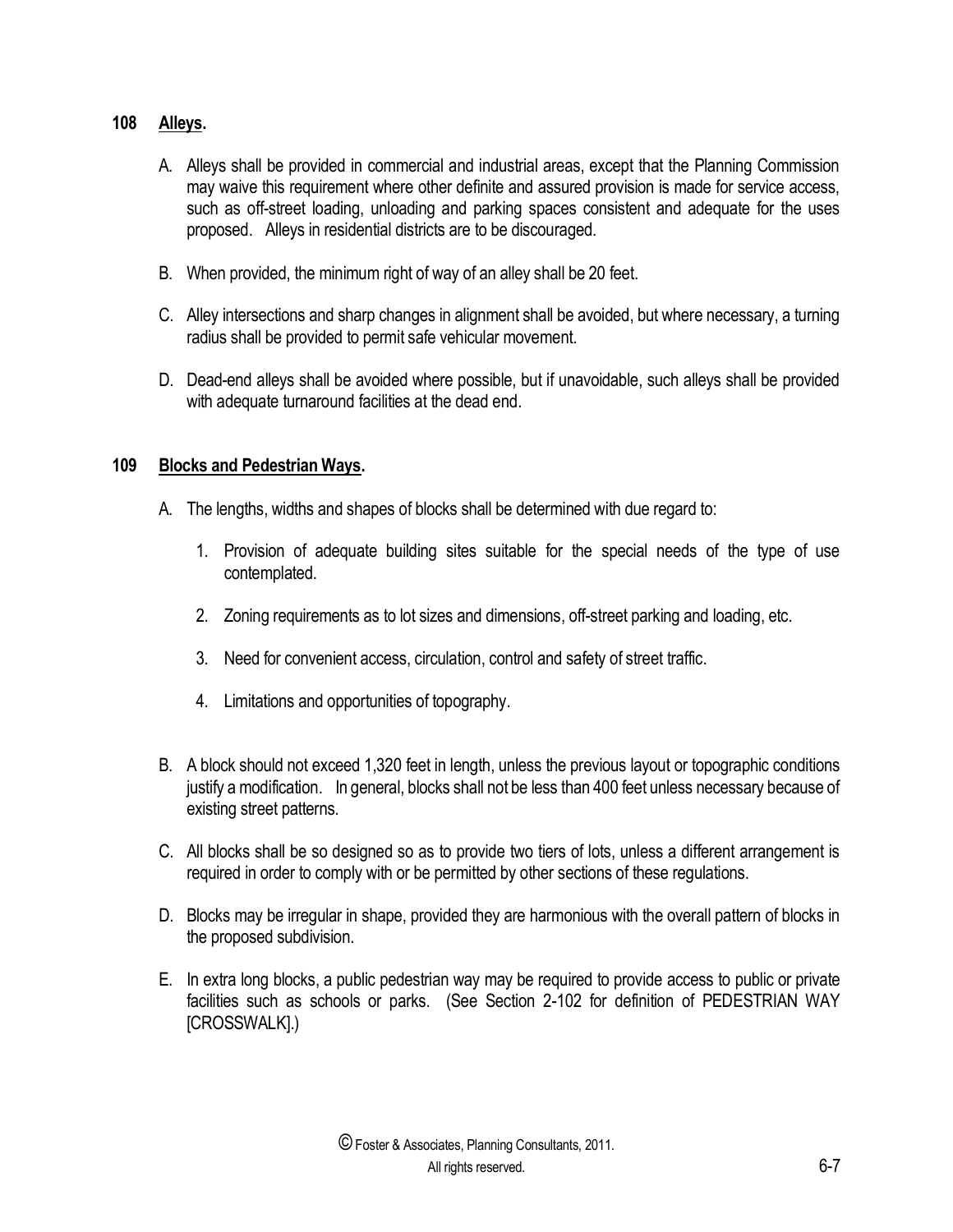#### **110 Lots.**

- A. The lot size, width, depth, shape and orientation, and the minimum building setback lines, if any desired, shall be appropriate for the location of the subdivision and for the type of urban and rural development and use contemplated. (See Section 6-106 for flag lots.)
- B. Lot dimensions shall conform to the minimum requirements of applicable City or County zoning regulations and County sanitary code, unless higher standards are established in accordance with this subsection:
	- 1. All subdivisions in the City shall be connected to public water supply and sewage disposal systems as well as subdivisions in the surrounding jurisdiction wherever the latter is deemed feasible by the Governing Body.**\***
	- 2. If the proposed subdivision is serviced with a public sewer service, but intends to use an on-site water supply, the minimum lot size requirement shall be three acres (130,680 square feet) in the unincorporated area only.**\*\***
	- 3. If the proposed subdivision in the unincorporated area is serviced by neither a public water supply or a public sewage disposal system and intends to use an on-site well for water supply and a septic tank or lagoon system for sewage disposal, the minimum lot size requirement shall be five acres (217,800 square feet).**\*\***
	- 4. Notwithstanding the provisions of these regulations in Sections 6-110B2 and 3, it is the intent of these regulations to encourage the installation of public water supplies and public sewage disposal systems wherever feasible. In order to determine such feasibility, the Planning Commission may require the subdivider to provide certain basic engineering data and cost estimates on which to base such a decision. Furthermore, if on-lot water supply and sewage disposal installations are used, additional lot area may be required if the area to be subdivided has a high water table, is periodically flooded with water or if the soil conditions prove to be unsuitable based on percolation tests which may be required of the subdivider. If a lagoon system is used for sewage disposal, the lot size must be a minimum of five acres, the lagoon fenced and the edge of the lagoon not less than 100 feet from any existing off-premises dwelling or 50 feet from the nearest property line.**\*\***

────────────────────────

**<sup>\*</sup>NOTE:** All public sanitary sewer systems and sewage treatment plants are further subject to the regulations of the Kansas Department of Health and Environment.

**\*\*NOTE:** In calculating the size of the zoning lot, the land in an adjacent right of way may **not** be included if it is part of the legal description of the lot.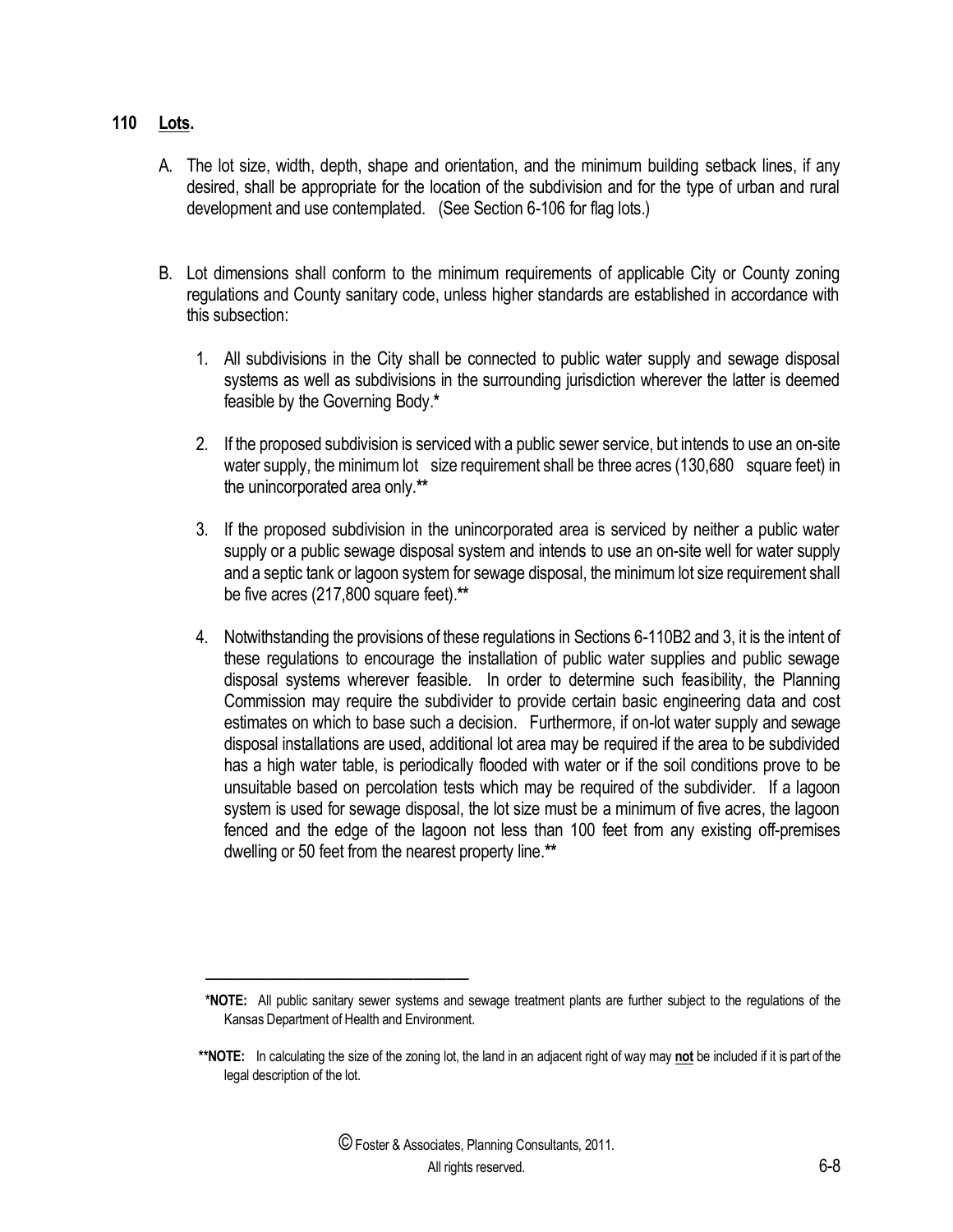- C. In those areas where there may be municipal-type water and/or sanitary sewer facilities anticipated in the foreseeable future, but which are not yet available, the Planning Commission may require that lots be so designed and arranged that they may readily be converted to urban type building sites without replatting. When such a condition prevails, land should be subdivided into lots so that by combining lots, a building site is created initially with an area of not less than that required for on-lot wells and/or sewage treatment systems. The creation of such a building site through use of multiple groups of lots shall be contingent upon the establishment for record of restrictive covenants satisfactory to the legal counsel of the Planning Commission, providing that no more than one dwelling unit shall be built on such an aggregate group of lots until such time as municipal-type water and sewer service is available.
- D. As a general guideline, the maximum depth of all residential lots shall not exceed two and one-half times the width thereof. For all other types of lots, the depth shall not exceed three times the width.
- E. Both in the City and unincorporated area, the area of the street right of way shall not be included and calculated in the size of the lot with respect to minimum lot size requirements of these regulations or of any zoning regulations applicable to the property. Lots shall be required to have more than the minimum area dimensions provided for in this section where such greater area or dimensions are required to meet the yard requirements of the zoning regulations.
- F. There shall be no double frontage lots for individual dwellings (e.g., single and two-family units), except where the lots abut upon a limited access highway or arterial street or where the topography of the land prevents reasonable subdivision in small units. Double frontage lots shall not have vehicular access between such lots and an abutting limited access highway or arterial street.
- G. Reversed frontage lots shall be avoided except where such are essential to provide a separation of residential development from limited access highways and arterial streets or to overcome specific disadvantages of topography and orientation.
- H. Corner lots for residential use shall have extra width, if necessary, to permit appropriate building setback from and orientation to both streets.
- I. Side lines of lots shall be at right angles or radial to the street line or substantially so.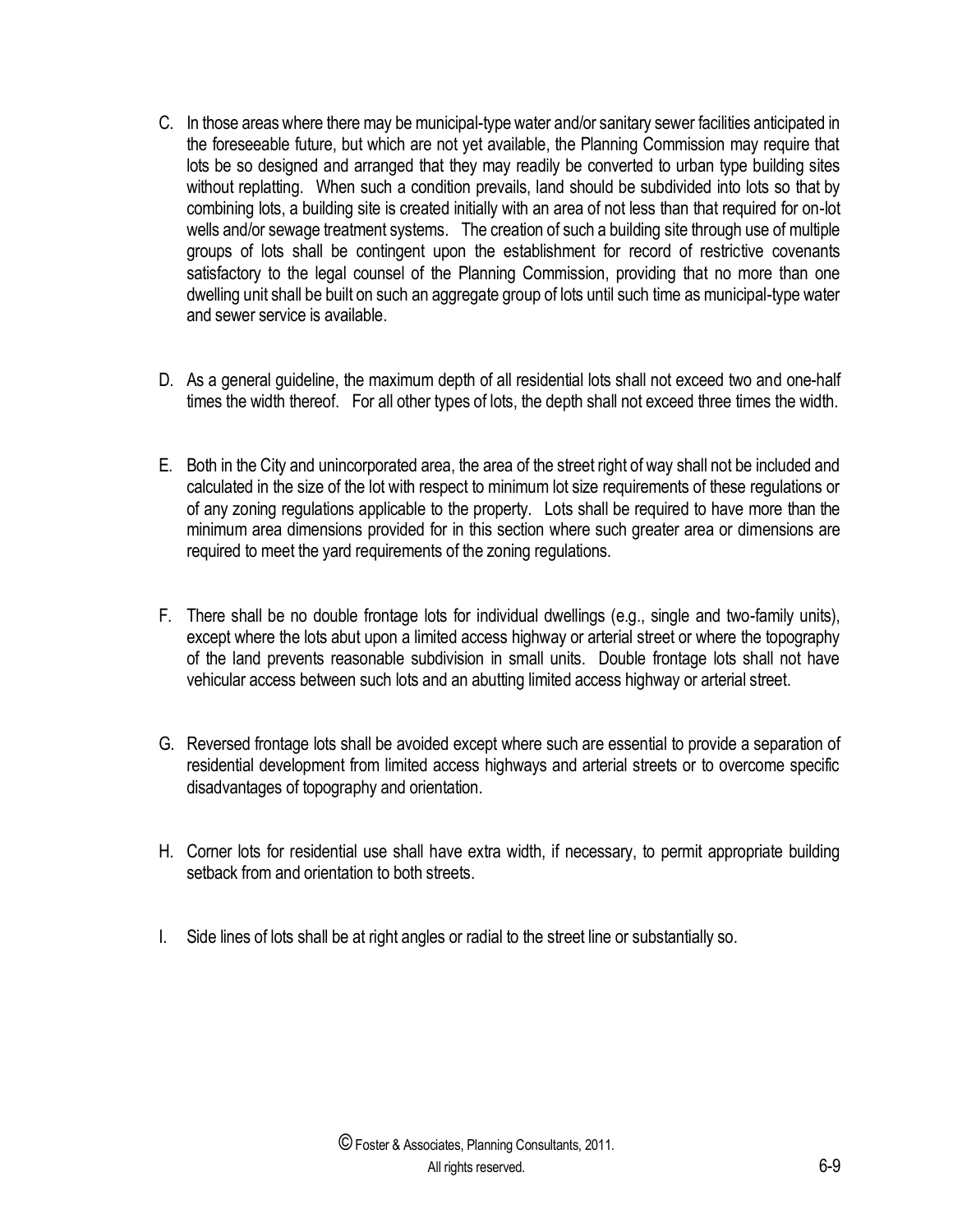#### **111 Easements.**

- A. Utility easements shall be provided where necessary and centered on rear or side lot lines. Such easements shall be at least 20 feet wide along rear lot lines and 10 feet wide along side lot lines, except that easements for street lighting purposes shall not in any event be required to exceed 10 feet. Side lot easements, when needed for other than street lighting purposes such as drainage, may exceed 10 feet.
- B. Drainage Easements. If a subdivision is traversed by a watercourse, drainage way or channel or a detention pond is constructed, then a storm water easement or drainage right of way shall be provided. Such easement or right of way shall conform substantially to the lines of such watercourse and location of a detention pond and shall be of such width or construction, or both, as may be necessary to assure adequate storm water drainage and for access for maintenance thereof. All drainage easements shall be vegetated with perennial grasses or otherwise stabilized to prevent soil erosion and sediment movement by wind or water. Parallel streets or parkways may be required in connection therewith. (See Section 2-102 for definition of DETENTION POND.)

In rural type subdivisions, a triangular drainage and utility easement may be required at the corners of intersecting street rights of way. Where street rights of way intersect at 90 degrees, the limit of such easement would be defined by a line drawn between two points located on the right of way lines which are 25 feet back in each direction from the corner.

- C. Vision triangle easements may be required on any corner lot to provide an open and usable vision path for drivers of vehicles approaching the intersection. The extent of vision triangle easements shall be based on the type of intersection (3-way, four, protected, unprotected, etc.); the type of street (local, collector, arterial, commercial or industrial); topography; proposed street grades (if any); and the design speeds contemplated for such roadways. (See Section 2-102 for definition of VISION TRIANGLE.)
- D. Wherever a lot or group of lots side or back on to an existing high pressure oil or gas transmission line, a building setback easement shall be established on each side of such line to the minimum safe standards as provided by the applicable oil or gas company to the subdivider or to such standards as may be adopted by the City, state or federal governments, whichever provides the most setback distance. The easement shall be provided on that part of the lot which abuts the oil or gas line and no principal buildings or structures shall be located or constructed within such an easement. Because of the many variables inherit in the establishment of such a setback easement, the City assumes no liability in such a determination.
- E. A screening easement may be required to provide for fencing and/or an adequate area for the mature growth of landscaping with appropriate maintenance. (See Section 2-102 for definition of SCREENING.)